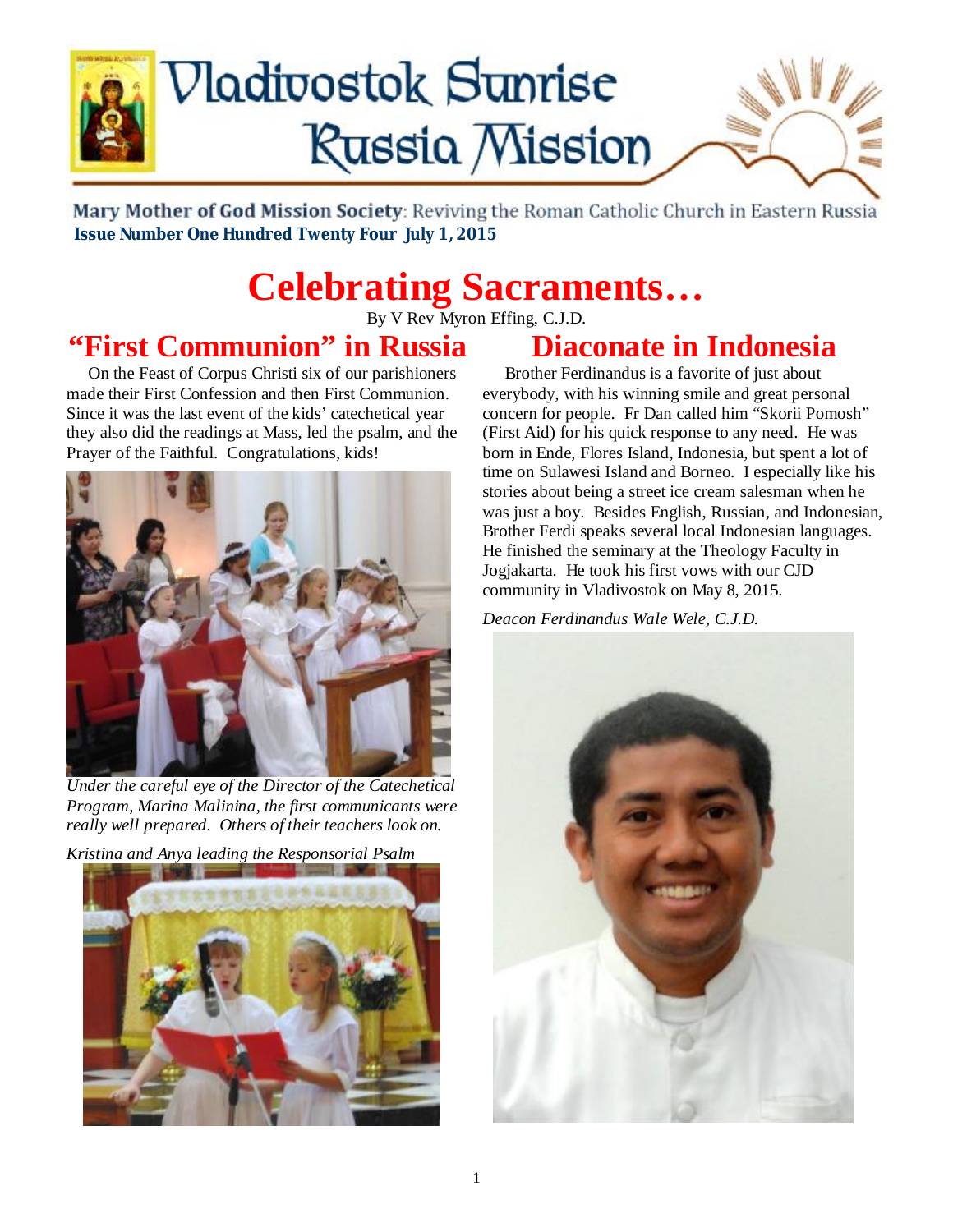On June 7 he was ordained to the transitional diaconate at St Paul Interdiocesan Scholasticate in Maumere, Indonesia by Bishop Fransiskus Kopong Kung, Bishop of the Diocese of Larantuka.



*Bishop Kung, Bro Ferdi's parents in native costumes, Fr Inosensius, our superior in Indonesia, and our brothers who attended the ordination, (from l) Jose, Augustine, Louis, Yohanes, and Lefi.* 

*Family and friends gathered to congratulate him.* 



 In all, eleven deacons were ordained, and the number of the faithful who attend the mass was 2000, including 40 priests who concelebrated. The Bishop's assistants during the ceremony were Fr Edwarld Sebhu, Rector of St Peter Diocesan Scholasticate, and our Fr Inosensius Hetu, CJD. Now, besides his preparation for the priesthood, Br Ferdi will be of great help as assistant to Fr Inosensius, our Superior in Indonesia, where we have so much activity and so many vocations. Congratulations, Br Ferdi!

> **Mary Mother of God Mission Society** Russian language: [www.catholic.vladivostok.ru](http://www.catholic.vladivostok.ru) English language: [www.vladmission.org](http://www.vladmission.org) Phone in Russia: +7-4232-26-96-14 **[myron@catholic.vladivostok.ru](mailto:myron@catholic.vladivostok.ru) [daniel@catholic.vladivostok.ru](mailto:daniel@catholic.vladivostok.ru)**

**Office in California: Phone:** +1-209 408-0728 Mary Mother of God Mission Society 1736 Milestone Cir Modesto CA 95357 **[usoffice@vladmission.org](mailto:usoffice@vladmission.org)**



*Vietnamese parishioners with the 2015 Easter candle.* 

## **News Notes**

*by V Rev Myron Effing, C.J.D.* 

We were happy to have four **adults baptized** at the Easter Vigil here in Vladivostok, and three more who joined the Church. The Easter Vigil is everybody's favorite service of the year. This is partly because of the fantastic music that Fr Dan composed for the responsorial psalms after each reading—And he is not even a musician!! (We read all 9 readings!) The psalms were accompanied by Sr Stella on the harp! Another special thing this year was that one of the readings was done by one of our Vietnamese parishioners in Vietnamese! We keep adding more foreign parishioners, and we want to be sure they feel welcome and at home! The reading was printed in a handout in Russian.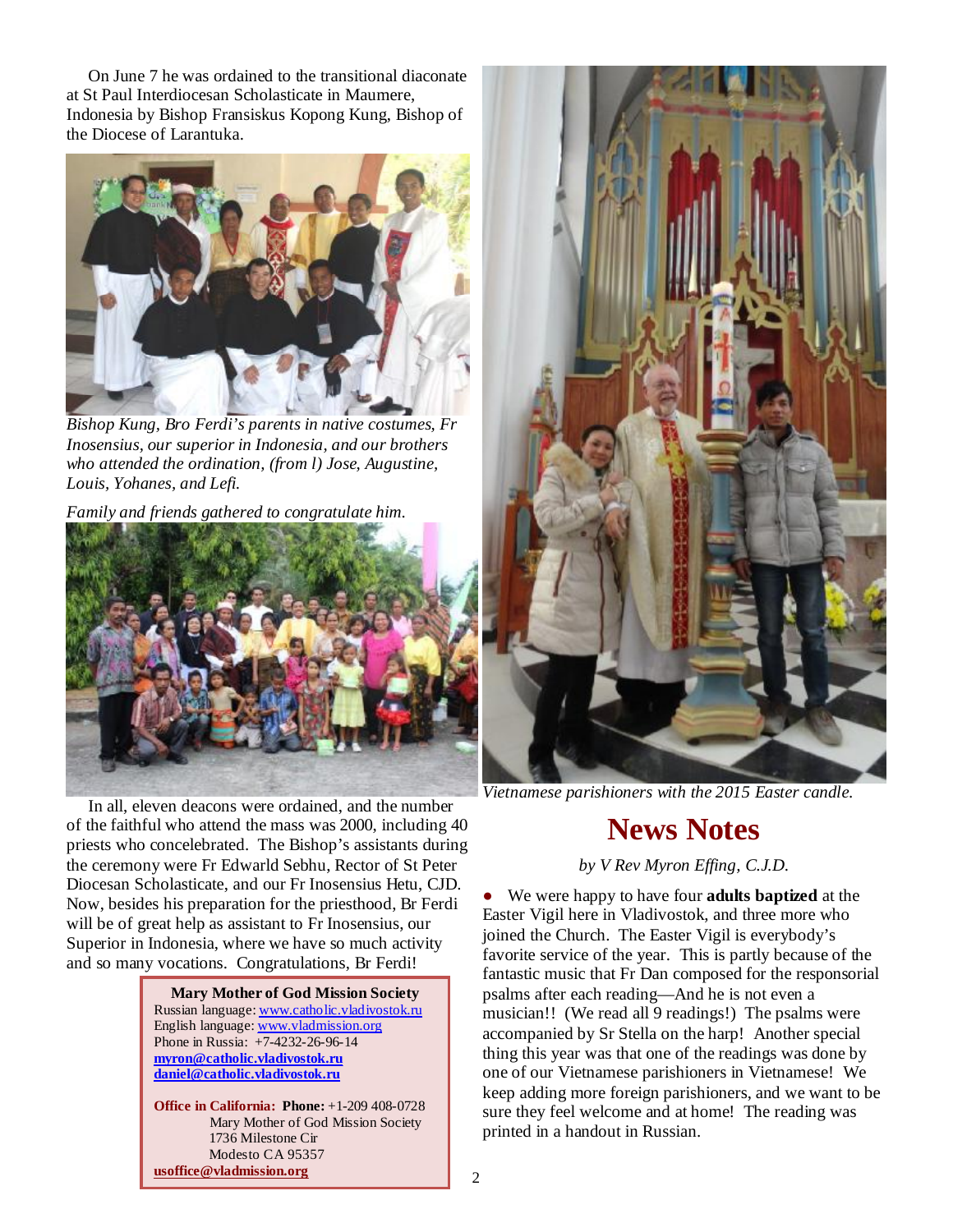

*Traditional Easter End-of-Fast foods to be blessed at the Easter Vigil* 

● We are getting more and more **foreign parishioners** as Russia develops its relationships with other Asian countries. Beginning on June 14 we will be adding another Sunday Mass in English and Tagalog, at 4pm.

● May 8 was a great day for us! **Brothers Louis Van Dam and Ferdinandus Wale Wele** finished their novitiate and took their **first vows**. Then six candidates began their novitiate. We did it all in one ceremony!

Even earlier on May 1, because of a family emergency, Brother **Jose Unlayao** took his **first vows** for three years, and promptly left for his family's home in Lucban, Philippines. He finished Theology studies at St Alphonsus Seminary in Lucena City in 2008, and has been working as a Theology teacher and school chaplain until he came to us. It was he who discovered that many Filipinos are now coming to Vladivostok for work opportunities, so he began to invite them to come to Sunday Mass, organized tea for them, and encouraged them to be part of the parish. His pastoral skills became very evident, and we are looking forward to his ordination to the diaconate.



*Brother Jose taking his first vows for three years, on the Feast of St "Jose" the worker, May 1.* 



*Brother Louis after his vows* 

Brother Louis is from Hai Duong, Vietnam, and has a long history of familiarity with parish work, as his home was next door to the parish church with a gate in the fence, so he was often

involved in helping out at a moment's notice. He received his bachelor's degree in the English Language in Vietnam before entering the seminary at Tagaytay, Philippines where he graduated before joining our novitiate in Vladivostok last year. We nicknamed him "The Church", as he always will remind us of the proper orthodox teaching on any theological subject. He was a great favorite here and at the Hospice where he took good care of each patient. We are looking forward to his ordination to the diaconate.



*Nine of our novices as of May 8—from Russia, Philippines, and Indonesia. There are still several more to come.* 

#### **Remember "Mary Mother of God Mission Society" in your will.**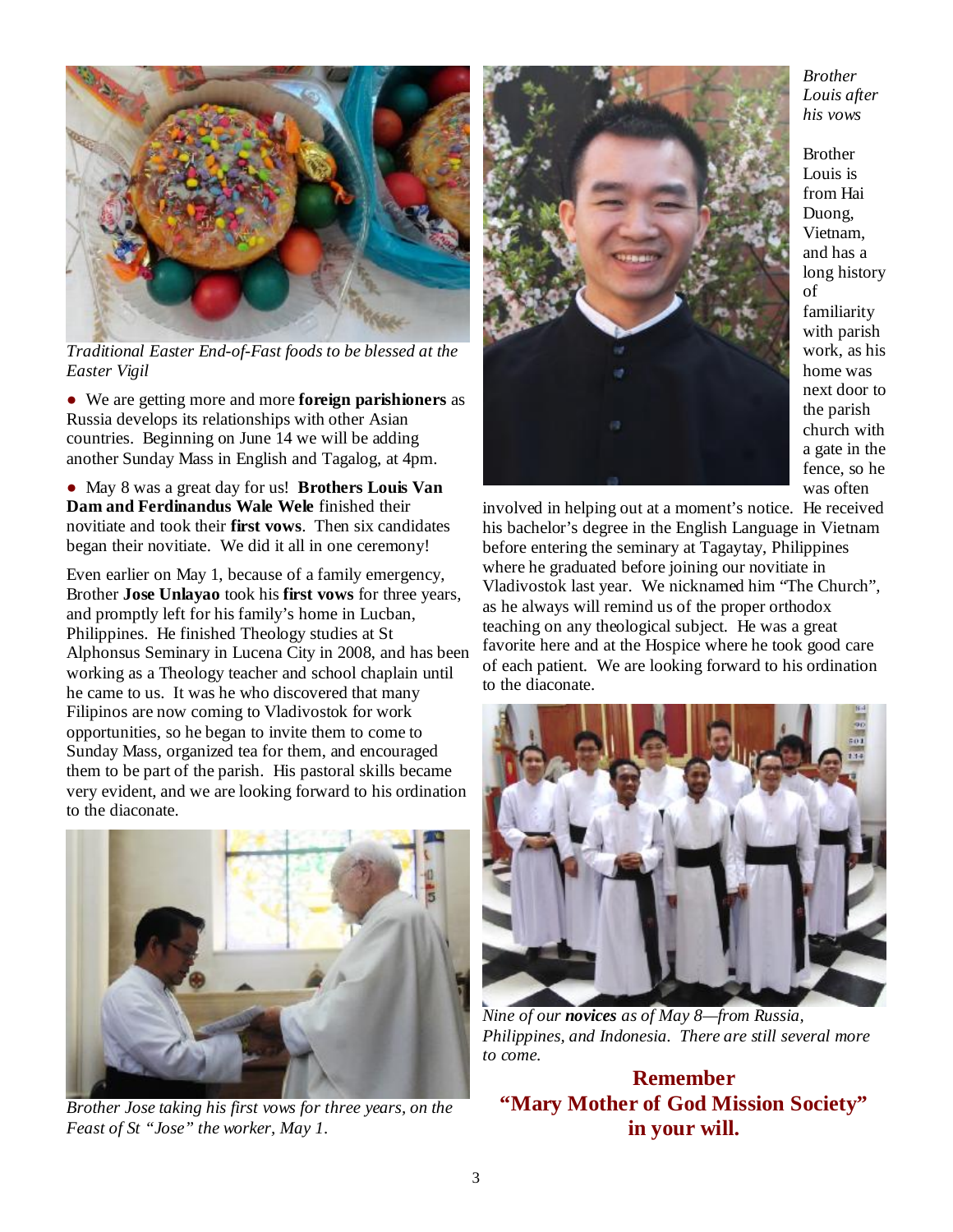

*Bro Yohanes and his students* 

● Our seminarians in Indonesia have their **apostolates** to perform in addition to studies. Bro Johanes Marinus is studying at the St Paul Seminary in Maumere. He recently had an assignment to teach catechism at a distant chapel where the people almost never have mass. He enjoyed it, and so did they!

● We have collected the goal for the **building of the Church of Our Lady of the Pacific** in Nakhodka (and we hope there won't be cost increases!) Wow! What a step forward that is! (See the latest architect's plan below.)



● We have purchased **land and are putting up a building** for our seminarians in **Indonesia**. (We'll need help with that!) Fr Inosensius: "It took three days for the Indonesian seminarians and I to work to put all the materials to build our temporary home in Maumere into the big dump truck to send it all by ferry from Surabaya to Maumere. The dump truck finally went to Maumere on Monday night, April 13, 2015. It just arrived in Maumere this evening April 15, at 16.00. Here are some pictures of our seminarians working to put the material into the truck. In Maumere my brother in law Yoseph and Mary my sister arranged to receive the load and to decide where it should be put down on the building site. Meanwhile our seminarians in Maumere have begun to plant papaya trees in our land after Mr Yoseph brought 100 papaya trees". After we have the temporary building made of bamboo to use just one year, we hope to begin to construct a permanent building. Plans are already on the drawing board. We don't have a cost estimate yet—working on that!



*Seminarians loading the truck to move from Surabaya to Maumere* 

*All ready to go. It was sad to move from good quarters that benefactors loaned us for these several years. But now it will be a new day for our C.J.D. community in Maumere. Thank you, Surabaya for giving us a home for 3 years!* 

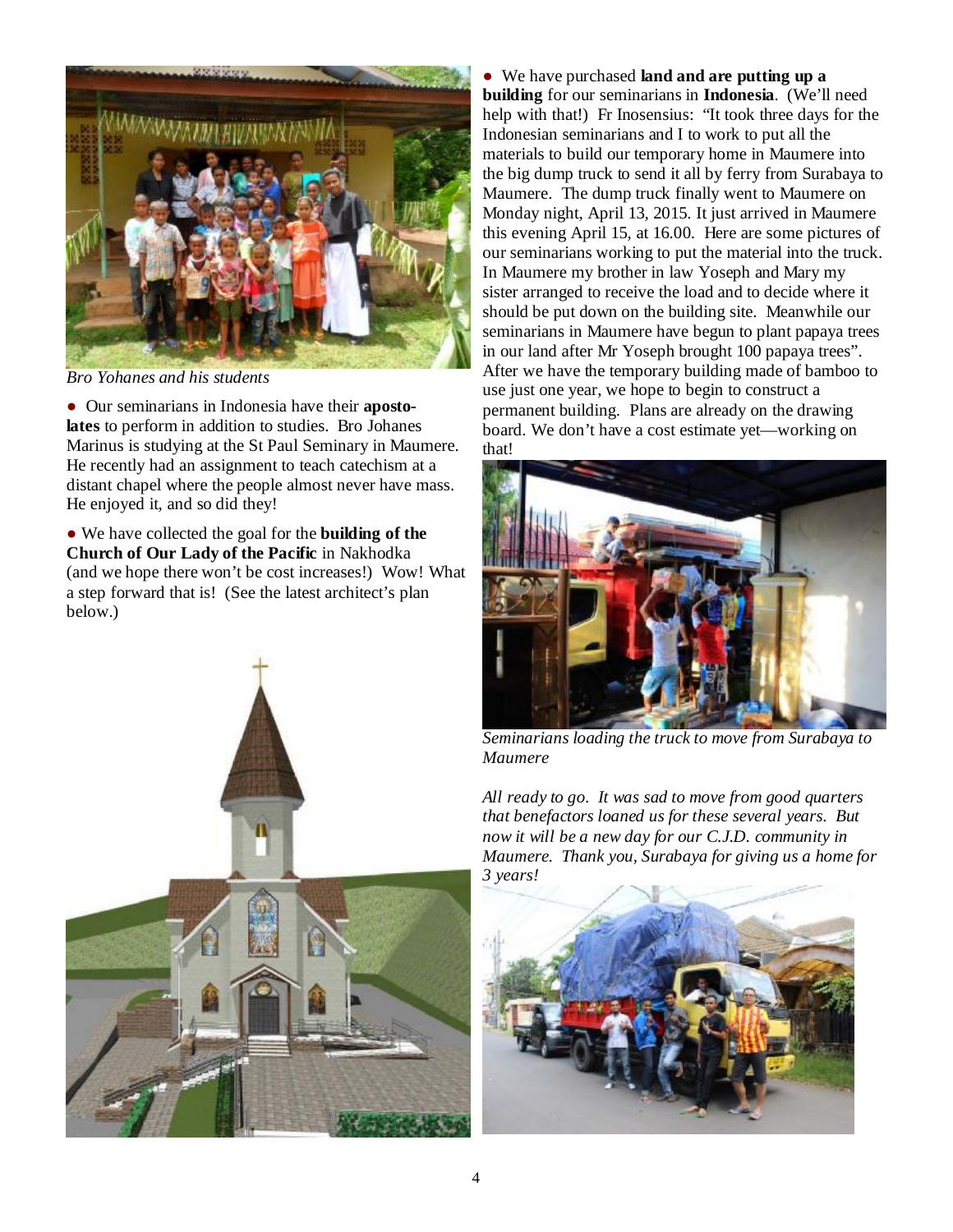● From Indonesia, Fr Inosensius writes: "It is really a blessing of God that on April 25**, three of our brothers Ignatius, Hubertus, and David graduated** with their Bachelor of Philosophy degree which took place at the auditorium of the Major Seminary of St Paul, in Ledalero [Maumere].



*Graduation ceremony. Fr Ino with Bros Hubertus and David, and two of our candidates.* 



*Brother Ignatius Rino also graduated with his Bachelor's in Philosophy*.



*Brothers and volunteers having lunch together at the construction site.* 

*The site having been selected and the size measured, Fr Inosensius blesses the place of the construction.* 



"Then on April 27, we carved out a new road to our land which we are purchasing for our House of Studies. On April 28 in the morning it was the blessing of a foundation for our new semi-permanent house there near the seminary."



*The bulldozer making a road to our land.* 



*The new road begins to take shape, with seminarians Bros Hubertus and Marsel, and candidate Inokent.*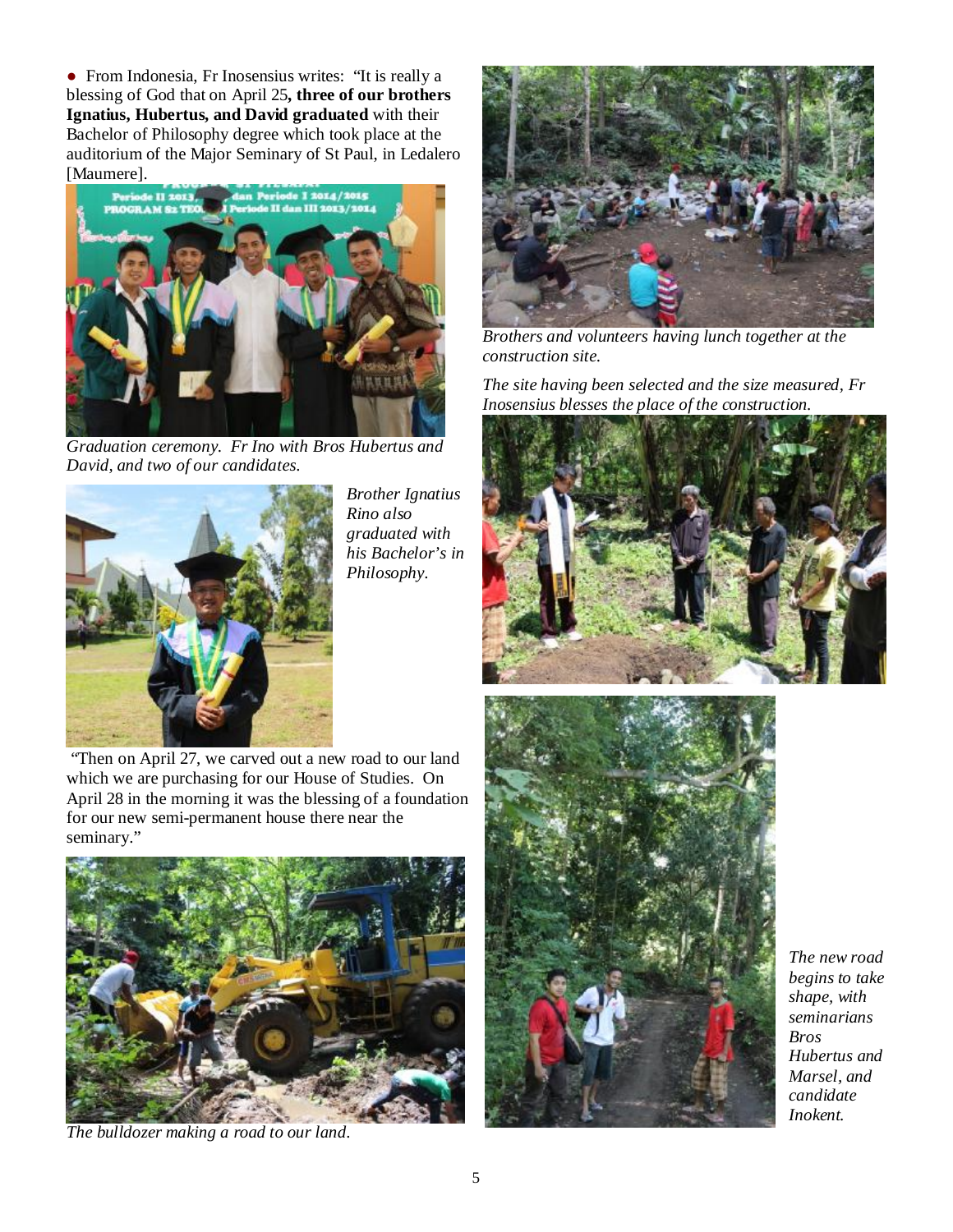● On May 2, the **Sisters in Jesus the Lord of Indonesia received two new novices**., Sister Mardiana Lumban Gaol from Batak, North Sumatra, and Sister Maria Gabriella Loe, from Kembata, Flores Island. The ceremony took place at St Servatius Parish in Bekasi, Java where the sisters have their orphanage.



*Sister Mardiana and Sister Maria Gabriella* 

### **Opportunities**

#### ♥ It's time for our **priests' annual visits to the USA** to help raise funds. If you are in driving distance of parishes on their stops or would like to invite our priests to speak at your parish, ministry group, school or university, they'd love to visit! Radio interviews are also gratefully accepted. Here are their schedules to date:

#### **Fr Daniel Maurer, C.J.D.**

June 20/21 – St. Ann and Holy Cross Church, Porterville, CA

June 27/28 – St. John the Baptist, Hot Springs, AR July 4/5 – St. Vincent DePaul Church, Elkhardt, IN July 11/12 – St. Barnabas Church, Arden, NC July 18/19 – St. Mary's Parish, Eugene, OR July 25/26 – St. Elizabeth Ann Seton, Las Vegas, NV August 1/2 - St. Joseph Parish, Modesto CA

#### **Fr Myron Effing, C.J.D.**

September 12/13 - Open September 19/20 - St. Pius X Church, Mt. Pleasant, PA September 26/27- Open October 3/4 - St. Joseph Parish, Scottdale, PA October 10/11 - Open October 17/18 - Open

♥ The mission office accepts **used and worn out priests' vestments** to revitalize into bible and prayer book covers, book totes, rosary cases and prayer book markers. These make sacred gifts. If your parish has vestments or altar cloths that are too worn to be used, we would be very grateful for them. Used vestments still in wearable

condition are sent to Russia or passed on to other mission churches.

♥ Might you consider **sponsoring one of our seminarians?** You'll receive personal email news and communication from your seminarian. We have been blessed with many faithful men to our order of Canons Regular of Jesus the Lord. Each of our seminarians is in need of individuals or groups who can sponsor them through prayer and financial support while in the seminary. The annual cost for 1 seminarian for education, books, transportation, and humble living expenses is \$10,774. Julianne Immordino from NY is so kind to provide exquisite hand crafted **Swarovski crystal rosaries** to all who donate \$500 or more for our seminarians.

♥ Our Vladivostok international recipes cookbook, *Abundant Blessings*, makes a very special and unique addition to your home or as a gift. This beautifully arranged cookbook celebrates our mission's many blessings. Recipes are from the many cultures and countries of our priests, seminarians, sisters, and families. Patrons have placed 2<sup>nd</sup> and 3<sup>rd</sup> orders once they read the great recipes and see the beautiful layout. **Proceeds from our cookbook go to our seminarians' education and help mothers and children in our Women's Support Centers.** This month's peek comes from our **South and Central America** section.

- **Ceviche De Camarones,** (Shrimp Ceviche) Ecuador, Familia Espinosa, Quito, Ecuador
- **Empanadas (Savory Beef Turnovers),** Argentina, Rosa Castro, Argentina
- **Xipa (Guarani Indian Bread),** Paraquay, Kristie Nelson, Modesto, CA
- **Portobello and Porcine Soup, Chile,** Tono Marquez, Chile

**BONUS!** Receive a free copy of *The Joy of Christmas in Vladivostok* CD with your cookbook as our thank you.

♥ Our **updated mission DVD** is out! See it on our website [www.vladmission.org](http://www.vladmission.org). It's beautiful! We need volunteers to help burn hard copies of the DVD for distribution to promote the mission. Please contact the mission office.

♥ CA and NV residents! Contact us to get your free **SHARES card**! SHARES card users earned \$2,289 in the first quarter this year! Thank you! Anyone in CA or NV who shops at Save Mart, Food Maxx, Smart Foods and Lucky's grocery stores can help. It costs you nothing to participate. Present the card at the grocery checkout. Save Mart will donate up to 3% of your grocery bill to the mission! You can hand out cards to your friends and family to use, too.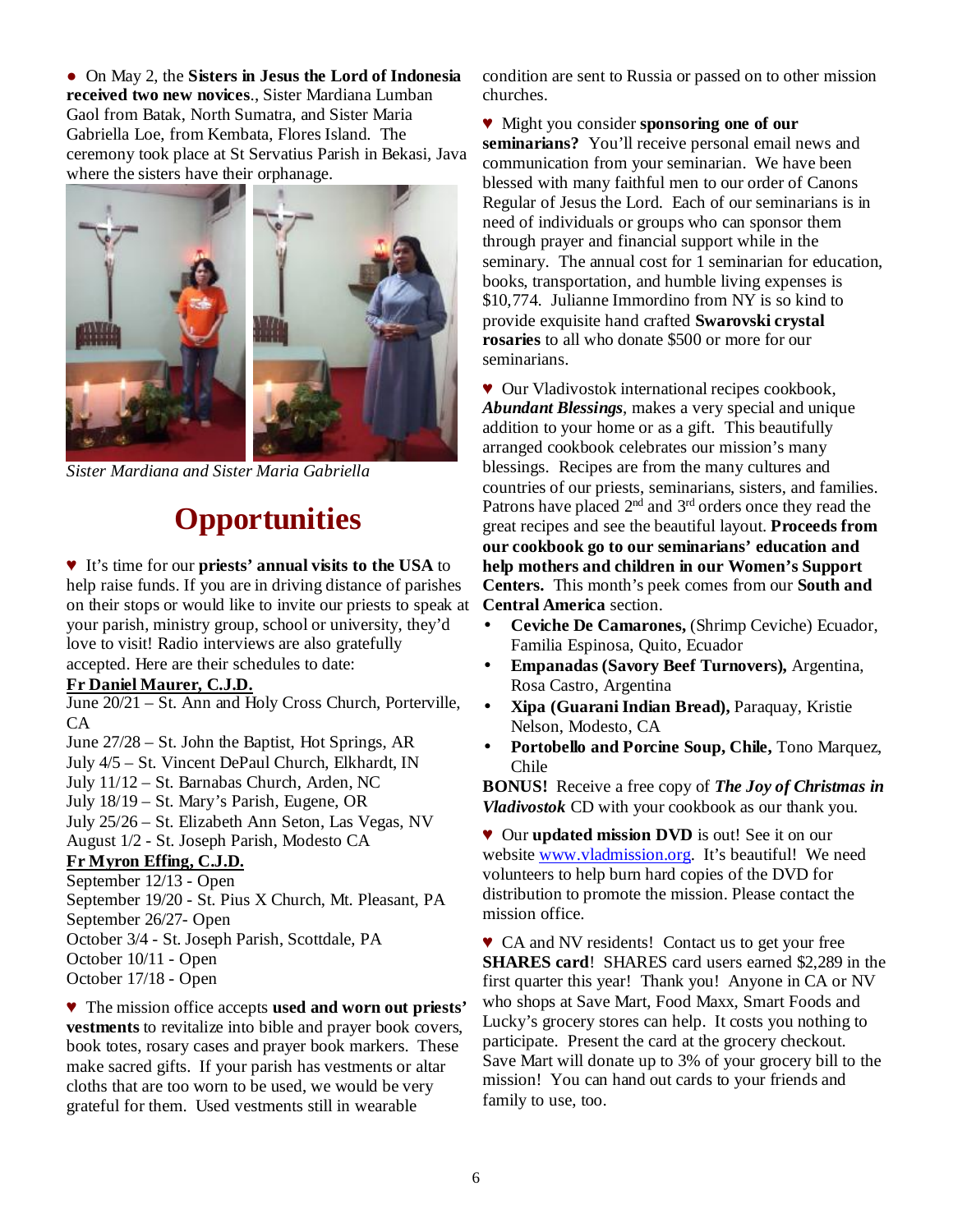#### **The Indonesian Connection: A Retreat for Senior High School Students**

*By Seminarians Reminus and Hubertus, C.J.D.* 



One of the Catholic schools in Surabaya City, Indonesia, is run by Ursuline Sisters. They offered a chance for us seminarians to lead a retreat for the students of St Mary Senior High School. It took place three hours from Surabaya. It was given in two groups: the first from August 11-13 and the second group from August 15-17. Both groups were guided by us seminarians Reminus and Hubertus.



*Sharing the results of our spiritual reading Quiet time alone* 

It was truly interesting because the students came from different ethnic and cultural backgrounds: Javanese, Chinese, Floresians, kids from Borneo, and even from Papua. They also came from different religions: Islam, Protestantism, Catholicism, Hinduism, Buddhism and Confucianism.

The theme for the retreat was *Growing up to be honest, wise and loving persons for others.* The students were invited to be open for others by doing honestly and wisely the activities of their lives because life today is influenced by secularism and individualism and we forget the situation around us, especially that the needy and the poor need to be served as Jesus Christ demanded from his followers.

During the retreat the students not only heard the talk but also actualized it by doing adoration, spiritual reading, and bible sharing. We spent time in meditation, praying the rosary, and conferencing in groups. As young people, they need to express themselves by worship, singing, and dancing.



One of the students said, "I am so happy to follow this retreat. Now, I am aware that the Lord so loved me through my parents, through my teachers, my friends and those who stay around me. Before that, I only thought about myself. But now, the Lord Jesus already opened my mind and heart to respect others and to love them, too. Thank you Lord."

Another student also shared his

*Native dancing and a time for fun*

experience: "I was aware that in my house, I am so lazy even though my parents ask me to help. I never thought that they wanted to work for me! I only thought that they HAD to do it for me." Meanwhile another girl student shared, "I want to love God more and more for God has created me." We all hunger and thirst for the Lord as St Augustine of Hippo said, "'Because **God** has made us for Himself, our hearts are restless until they **rest** in Him.'"

*The participants will long remember each other.*